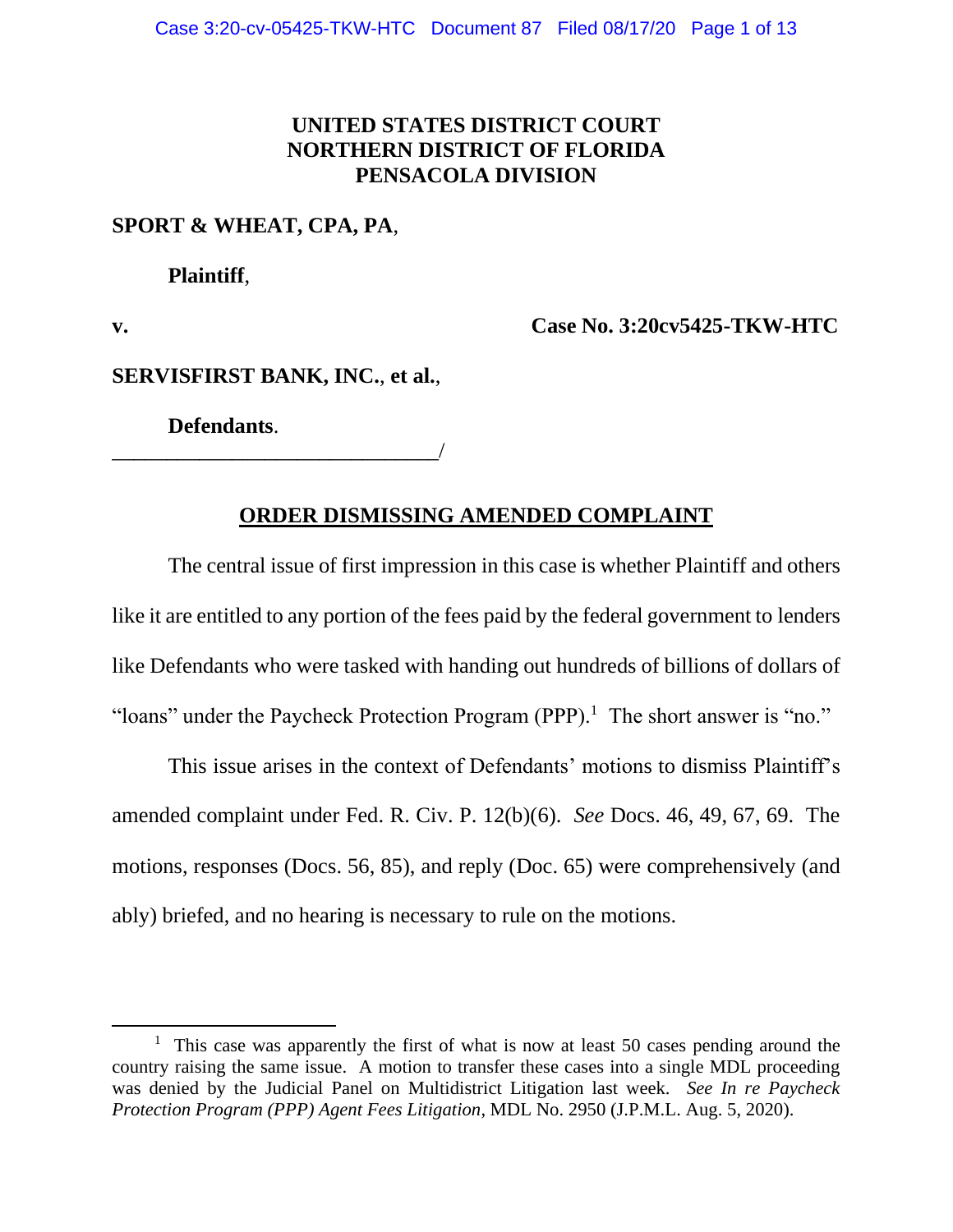When ruling on a Rule 12(b)(6) motion to dismiss, the Court accepts the allegations in the operative complaint (here, the amended complaint, Doc. 21) as true and construes them in the light most favorable to the plaintiff under the "plausibility" standard adopted by the Supreme Court. *See Ascroft v. Iqbal*, 556 U.S. 662, 678 (2009); *Bell Atl. Corp. v. Twombly*, 550 U.S. 544, 570 (2007); *Crespo v. Coldwell Banker Mortg*., 599 F. App'x 868, 874 (11th Cir. 2014). Applying this standard, the Court finds for the reasons that follow that the motions to dismiss are due to be granted.

### **Factual and Procedural Background**

Plaintiff is a small accounting firm that assisted its clients (the borrowers) in obtaining loans from Defendants under the PPP. Plaintiff alleges in the amended complaint that Defendants did not pay it the "agent fees" (totaling  $$4,526$ )<sup>2</sup> it was due under the PPP and its implementing regulation for helping the borrowers obtain the loans. Plaintiff does not allege that it or the borrowers had agreements with Defendants regarding payment of Plaintiff's agent fees.

The amended complaint asserts four counts and seeks monetary damages and injunctive relief against Defendants (and other "John Doe" lenders) on a class-wide

<sup>&</sup>lt;sup>2</sup> Specifically, the amended complaint alleges that Plaintiff is entitled to \$941.65 of the loan processing fee paid by the Small Business Administration (SBA) to Defendant ServisFirst, \$1,633.03 of the fee paid to Defendant Synovus, \$75.75 of the fee paid to Defendant The First, and \$1,875.57 of the fee paid to Defendant Truist. *See* Doc. 21, at ¶¶ 91, 112, 126, 139.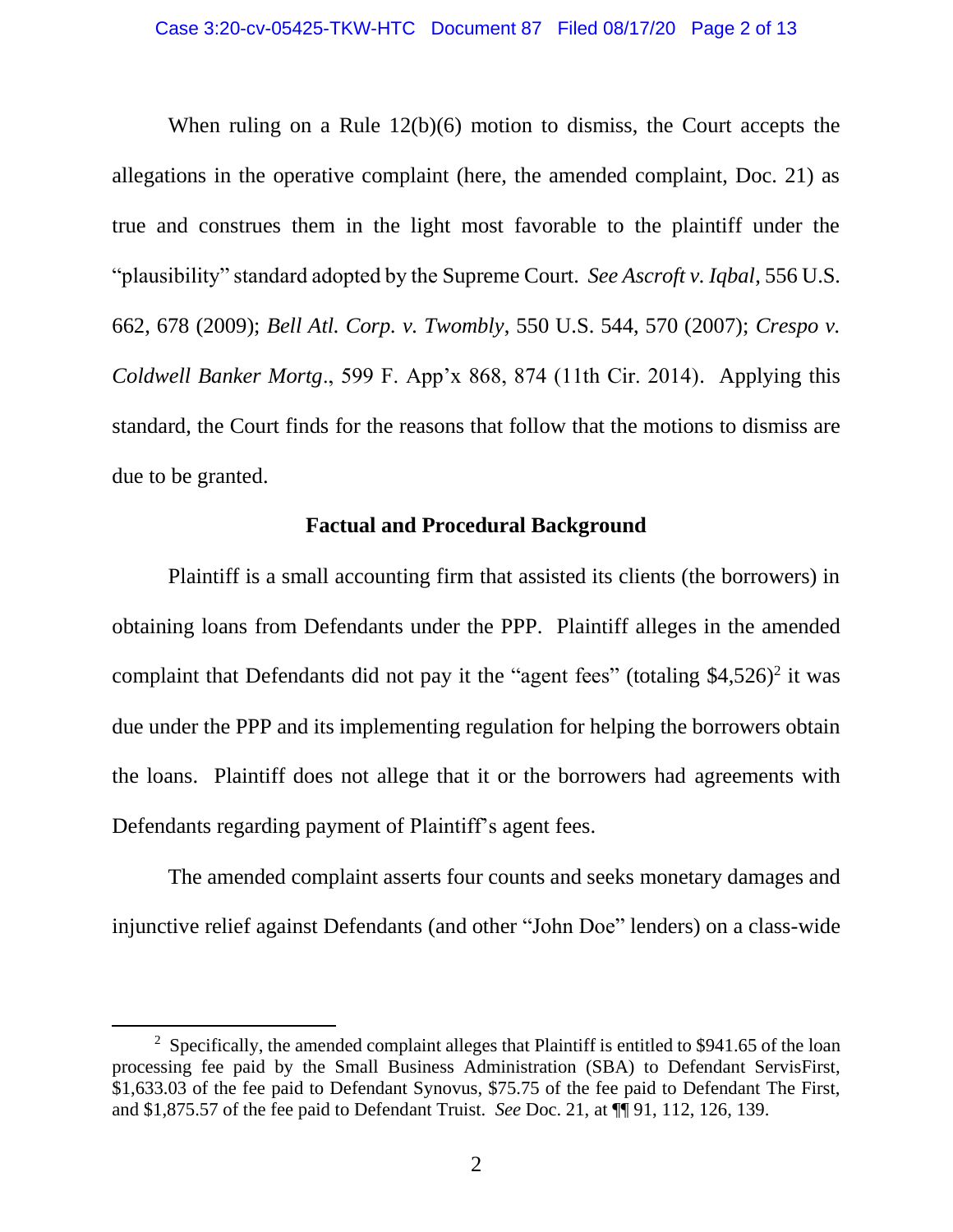basis. Count 1 ("unjust enrichment") and Count 2 ("contract implied in law") seek to recover the monetary benefit Plaintiff allegedly conferred on Defendants when it helped the borrowers obtain PPP loans through Defendants; Count 3 ("conversion") alleges the Defendants unlawfully retained the portion of the loan processing fees that Plaintiff was entitled to under the PPP and its implementing regulation; and Count 4 ("declaratory relief") seeks a declaration that Defendants violated federal law by not paying Plaintiff the portion of the loan processing fee it was entitled to under the PPP along with appropriate injunctive relief.

Counts 3 and 4 are premised on the assumption that the PPP and its implementing regulation require lenders to pay the agent's fee irrespective of whether there is an agreement between the agent or borrower and the lender to do so. By contrast, Counts 1 and 2 are premised on equitable principles (rather than legal entitlement under the PPP and its implementing regulation) under state common law based on Plaintiff's allegations that Defendants were aware of and benefitted from the work Plaintiff did on the borrowers' PPP loan applications.

#### **Analysis**

The crux of this case is in Count 4, which seeks a declaration that Defendants are required to pay "agent fees" to Plaintiff for the work it performed on behalf of the borrowers who obtained PPP loans from Defendants. The claim is premised on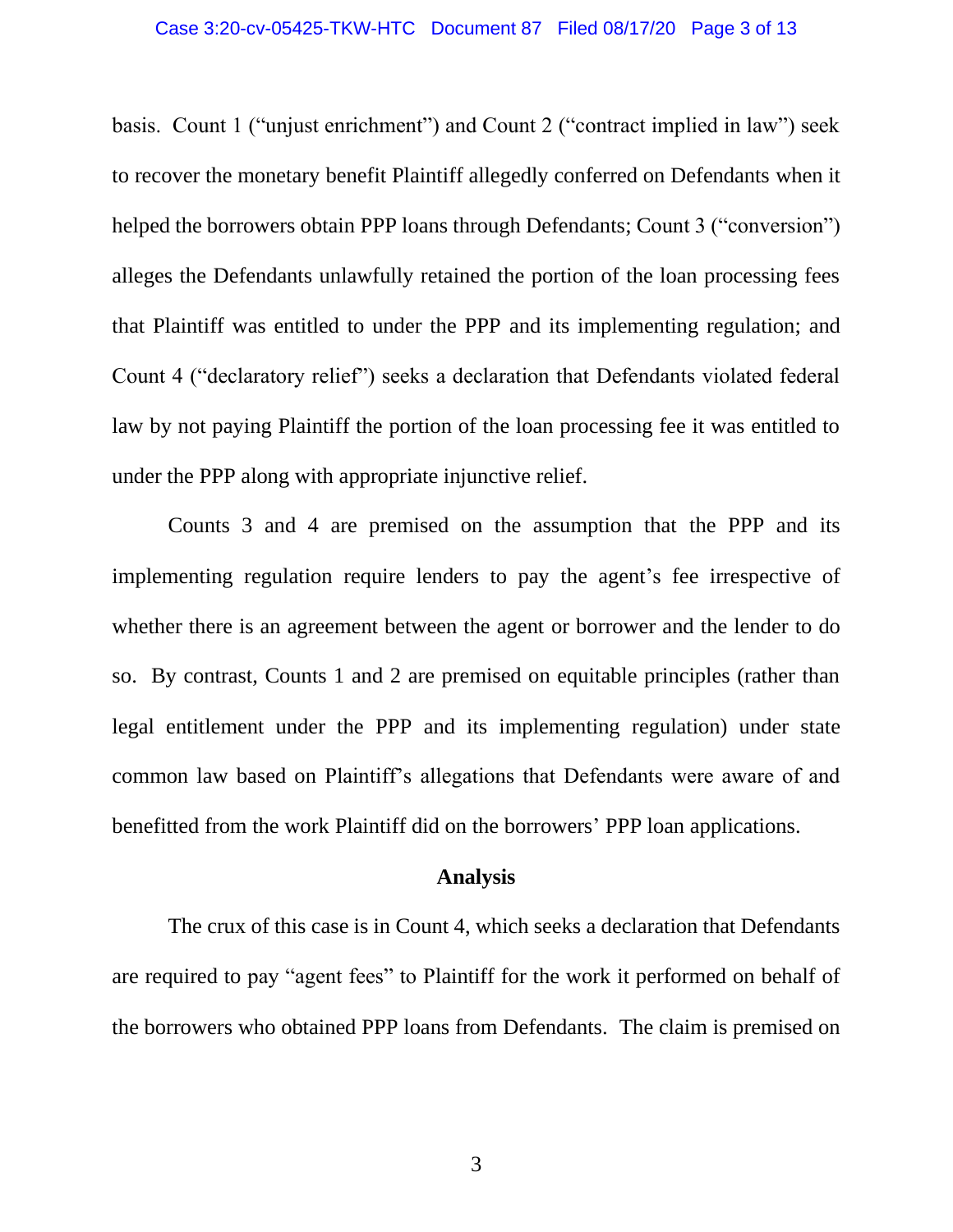the assumption that the CARES  $Act<sup>3</sup>$  and its implementing regulation require lenders to pay the borrowers' agent fees. This assumption, however, finds no support in the plain language of the statute or the regulation.

Section 1102 of the CARES Act created the PPP as part of the Section 7(a) Loan Program administered by the SBA. The PPP was intended to help small businesses impacted by the COVID-19 pandemic by providing loans<sup>4</sup> that could be used to cover payroll and other costs. The loans were administered by the private sector (e.g., banks, credit unions, existing SBA Section 7(a) lenders), but they were fully funded and guaranteed by the federal government.

The CARES Act mandated that the SBA Administrator "shall reimburse a lender authorized to make a covered loan" and it established the fees that the lender will be paid for making the loans. *See* Pub. L. No. 116-136, §1102(a)(2) (to be codified at 15 U.S.C.  $\S 636(a)(36)(P)(i)$ ). The Act further provided that "[a]n agent that assists an eligible recipient to prepare an application for a covered loan may not

<sup>&</sup>lt;sup>3</sup> Coronavirus Aid, Relief, and Economic Security Act, Pub. L. No. 116-136, 134 Stat. 281 (2020).

<sup>&</sup>lt;sup>4</sup> The monies received under the PPP are "loans" in only the loosest sense of that word because the borrower is not required to make any payments for six months and the full amount of the principal borrowed and any accrued interest will be forgiven if the borrower uses the loan proceeds to cover payroll and other approved costs. *See* Pub. L. No. 116-136, §1102(a)(2) (to be codified at 15 U.S.C. §636(a)(36)(M)), §1106(b); *see also* Paycheck Protection Program Flexibility Act of 2020, Pub L. No. 116-142, §3, 134 Stat. 641, 641-43 (2020) (extending the deferral period and modifying the criteria for loan forgiveness).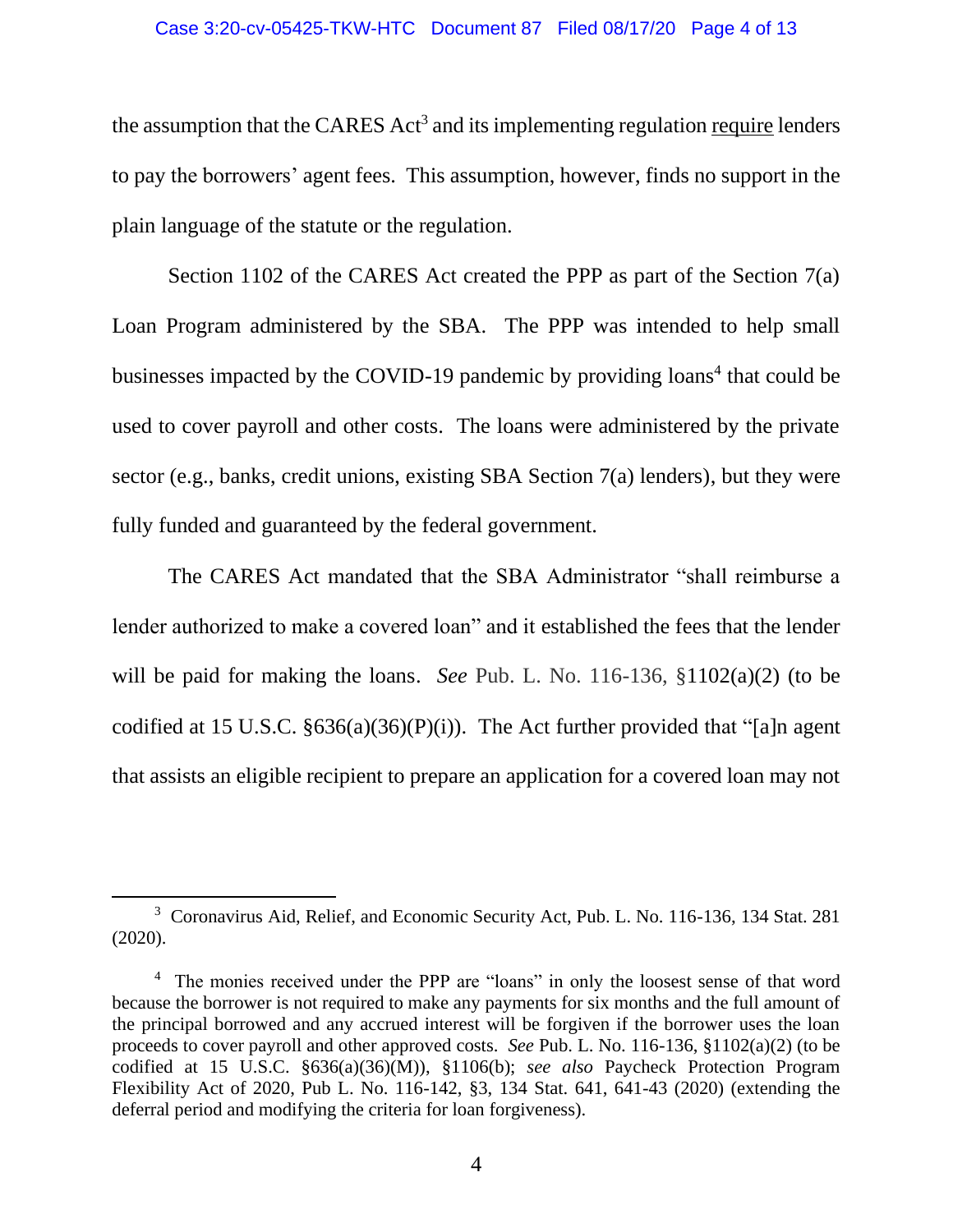collect a fee in excess of the limits established by the [SBA] Administrator." *Id.* (to

be codified at 15 U.S.C.  $\S 636(a)(36)(P)(ii)$ .

In April 2020, pursuant to the authority delegated by the statutory language

quoted above, the SBA issued an interim final rule (IFR) to implement the PPP. *See*

Business Loan Program Temporary Changes; Paycheck Protection Program, 85 Fed.

Reg. 20,811 (Apr. 15, 2020). 5 The IFR provides in pertinent part:

Agent fees will be paid by the lender out of the fees the lender receives from SBA. Agents may not collect fees from the borrower or be paid out of the PPP loan proceeds. The total amount that an agent may collect from the lender for assistance in preparing an application for a PPP loan (including referral to the lender) may not exceed:

- i. One (1) percent for loans of not more than \$350,000;
- ii. 0.50 percent for loans of more than \$350,000 and less than \$2 million; and
- iii. 0.25 percent for loans of at least \$2 million.

*Id.* at 20,816. The IFR also states that its provisions "temporarily supersede any conflicting Loan Program Requirement (as defined in 13 CFR 120.10)." *Id.* at 20,812.

<sup>5</sup> The SBA has since adopted other regulations to implement the PPP, *see* https://www.sba.gov/funding-programs/loans/coronavirus-relief-options/paycheck-protectionprogram#section-header-9 (list of regulations), but none of those regulations appear to have any bearing on the issues in this case.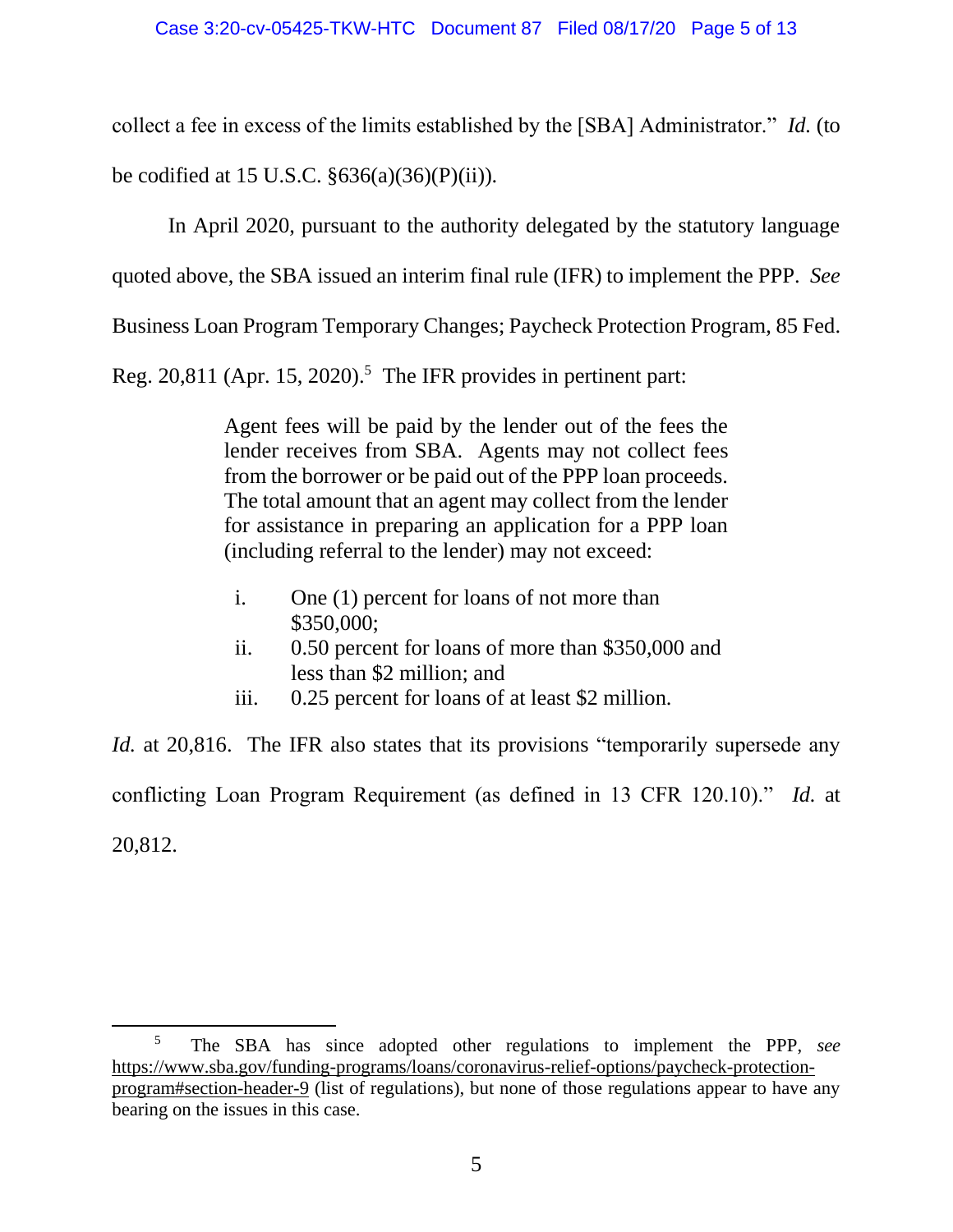The CARES Act does not require lenders to pay the agent's fees absent an agreement to do so (or create a private right of action for payment<sup>6</sup>) because the statutory language does not even speak to who pays the agent's fees; it merely provides that the agent cannot collect a fee from anyone in excess of the amount established by the SBA Administrator. Indeed, the different language used by Congress in mandating payment of lenders ("shall reimburse") and limiting agent fees ("may not collect") is indicative of an intent not to require lenders to pay agent fees. *See In re Failla*, 838 F.3d 1170, 1176-77 (11th Cir. 2016) (quoting Antonin Scalia & Bryan A. Garner, Reading Law 170 (2012)) ("The presumption of consistent usage instructs that '[a] word or phrase is presumed to bear the same meaning throughout a text' and that 'a material variation in terms suggest a variation in meaning.'"). Thus, if lenders have any legal obligation to pay agent fees absent an agreement to do so, that obligation must come from the IFR.

The IFR asks—and then answers—the question of "[w]ho pays the fee to an agent who assists a borrower" by stating that payment is to be made "by the lender

<sup>&</sup>lt;sup>6</sup> Defendants spend a significant amount of their briefing arguing that the CARES Act does not create an express or implied private right of action as required to bring a claim under the Declaratory Judgment Act (DJA). Although it is doubtful that such a private right of action exists, *see Profiles, Inc. v. Bank of Am. Corp.*, 2020 WL 1849710, at \*7 (D. Md. Apr. 13, 2020) ("The Court is not persuaded that the language of the CARES Act evidences the requisite congressional intent to create a private right of action.); *see also United States v. Fid. Capital Corp.*, 920 F.2d 827, 838 n.39 (11th Cir. 1991) (noting that "no private right of action exists for a violation of the [Small Business] Act or the regulations"), the Court need not decide that issue because the claim asserted by Plaintiff under the DJA clearly fails on the merits.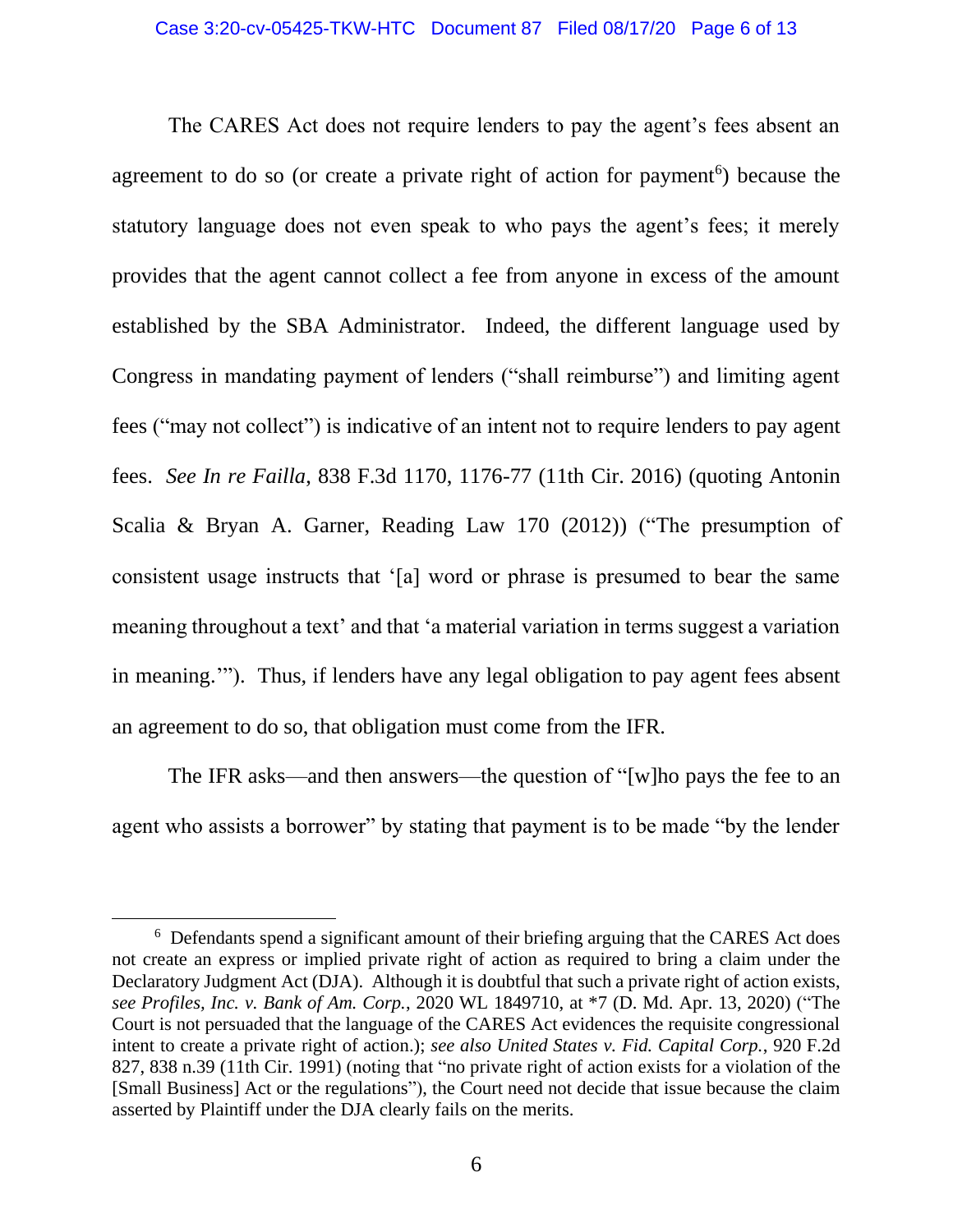### Case 3:20-cv-05425-TKW-HTC Document 87 Filed 08/17/20 Page 7 of 13

out of the fees the lender receives from SBA" and not "from the borrower or . . . out of the PPP loan proceeds." 85 Fed. Reg. 20,816. This language does not require that lenders share their fees—nor does it (or could it<sup>7</sup>) create or provide a right of action for agents to collect fees from the lender; instead, the language simply explains that, if an agent is to be paid a fee, the fee must be paid by the lender from the fee it receives from the SBA. This, then, begs the question of whether an agreement between the lender and the agent is necessary for the lender to be required to pay the agent fees.

Defendants argue that the existing Section  $7(a)$  regulations require such an agreement as a prerequisite to the lender's payment of agent fees. Plaintiff conceded this point in the amended complaint, but it now argues that an agreement with the lender is not required under the PPP.<sup>8</sup> The Court agrees with Defendants.

The PPP was added to and exists within the framework of Section 7(a) of the Small Business Act, *see* Pub. L. No. 116-136, §1102(a), and the IFR states that it only supersedes "conflicting" Section 7(a) program requirements, *see* 85 Fed. Reg.

<sup>7</sup> *See Alexander v. Sandoval*, 532 U.S. 275, 291 (2001) ("Language in a regulation may invoke a private right of action that Congress through statutory text created, but it may not create a right that Congress has not.").

<sup>&</sup>lt;sup>8</sup> Compare Doc. 21, at ¶ 65 ("Harmonizing these provisions, a Borrower may agree to hire a PPP Agent, subject to the fee caps set by the SBA in its PPP Interim Final Rule; and to be paid under 13 CFR § 103.5(a), the PPP Agent must submit the arrangement in writing on SBA's Form 159.") *with* Doc. 56, at 21 ("[Plaintiff] has reconsidered its position and now argues that Form 159 and other SBA formalities are not required").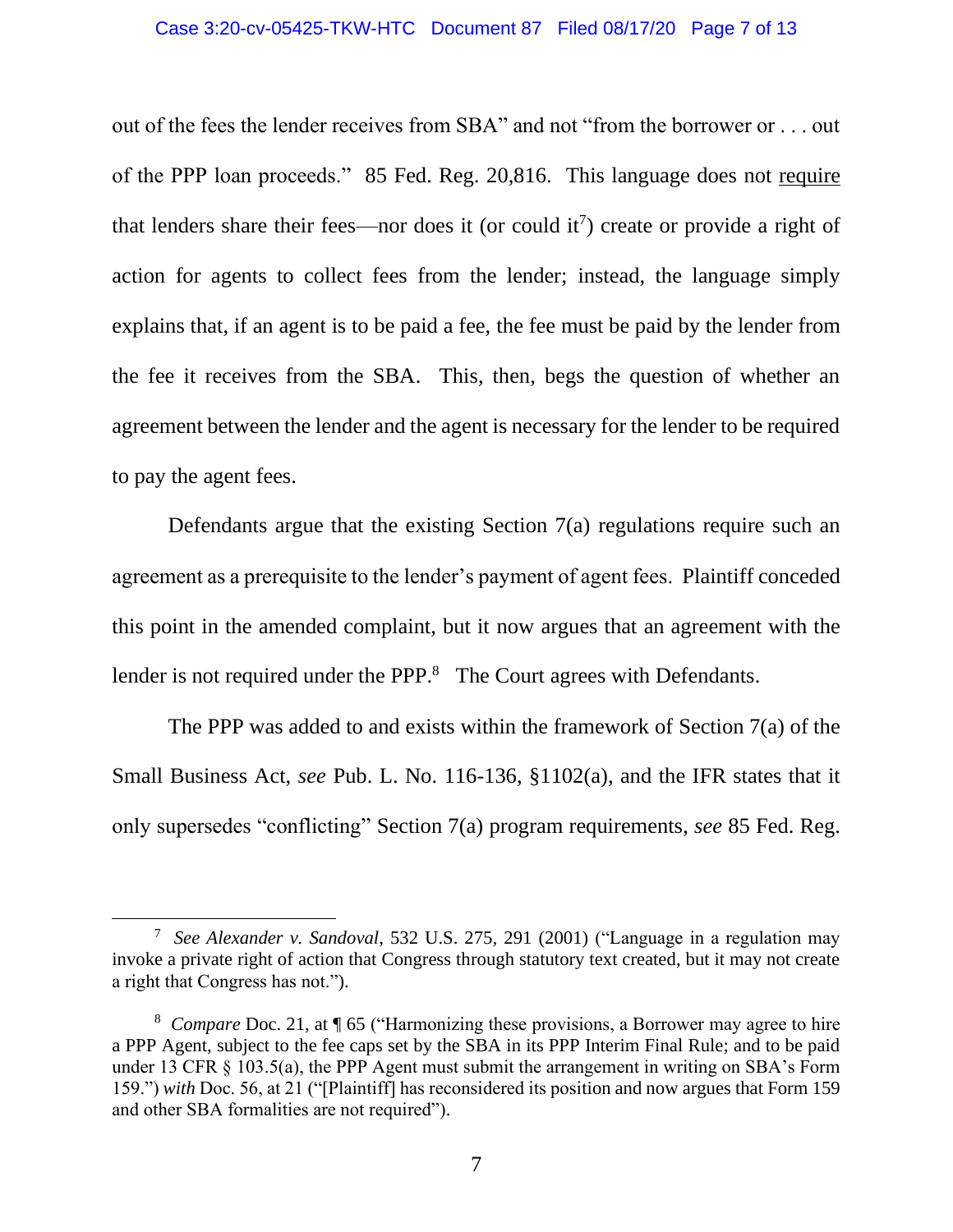20,812. Accordingly, it follows that all non-conflicting program requirements continue to apply.

The existing Section 7(a) program requirements provide that the fees charged by an agent must be "reasonable" and they establish presumptively reasonable amounts for the fees. *See* 13 C.F.R. §103.5(b). The applicant or agent must execute a "compensation agreement" and provide it to the SBA on a specific form. *See* 13 C.F.R.  $§103.5(a)$ ; SBA Form 159 (rev. Apr. 9, 2018).<sup>9</sup> The form must identify the portion of the agent fee to be paid by the borrower and the portion to be paid by the lender, *see* SBA Form 159, at 2 (providing separate boxes for these amounts), and the agent's fees cannot be contingent upon the loan being approved, *id.* at 1 ("The SBA does not allow contingency fees (fees paid only if the loan is approved) . . . .").

The Court sees no conflict in these requirements and the IFR, except that the cap on agent fees in the IFR are considerably lower than the presumptively reasonable amounts in 13 C.F.R. §103.5(b) and agent fees under the PPP are necessarily contingent because they can only be paid out of the fee received by the lender and the lender only receives the fee if the loan is funded. Specifically, Form 159 does not conflict with the IFR because (1) there is nothing in the IFR that prohibits the SBA Administrator from requiring use of the form (or the disclosure of

<sup>9</sup> The form is available online at https://www.sba.gov/document/sba-form-159-feedisclosure-compensation-agreement.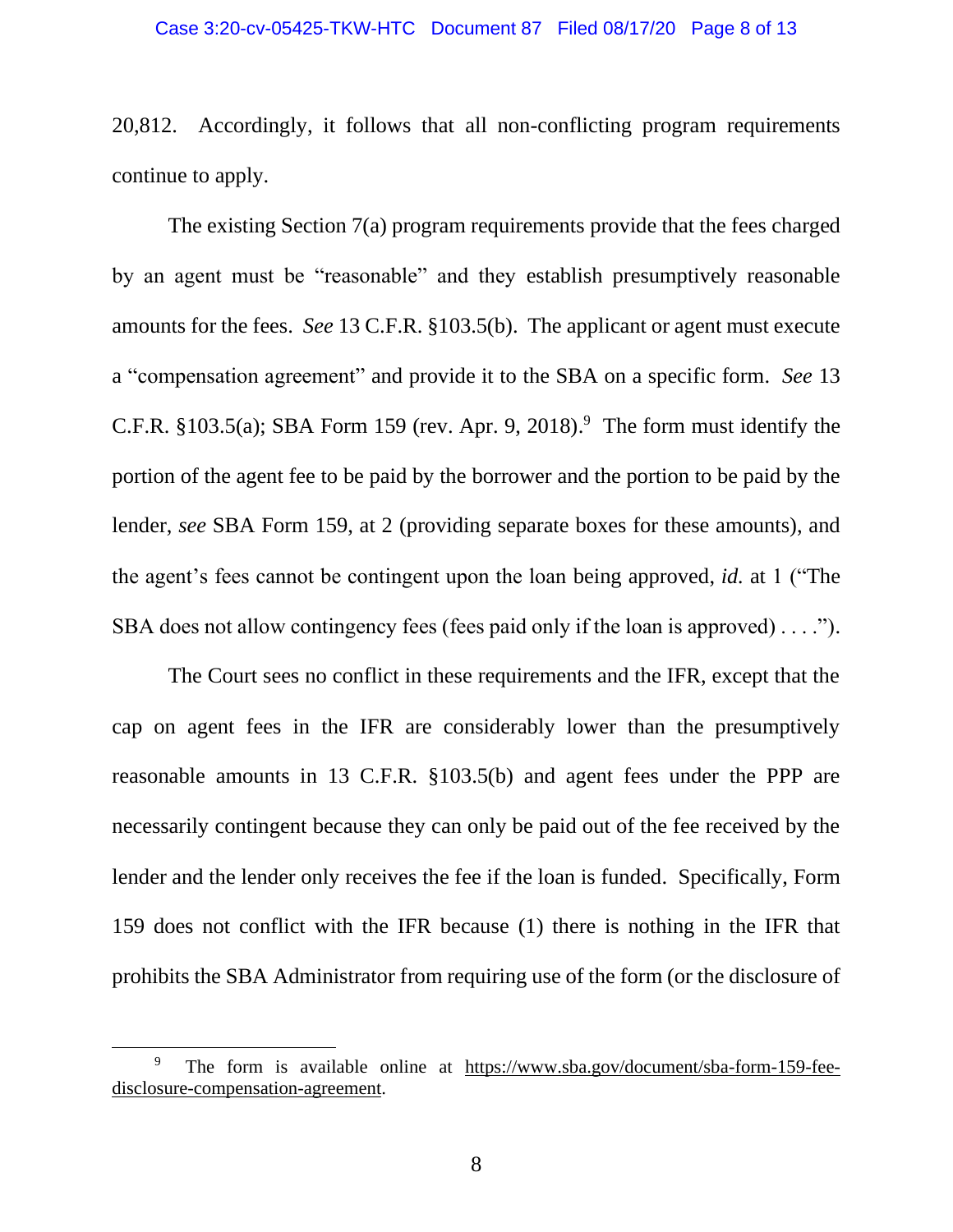agent fees) and the form clearly states that it is to be used "whenever an Agent is paid by either the [borrower] or the SBA Lender in connection with the SBA loan application" (emphasis added), $10$  and (2) even though the IFR prohibits agents from collecting fees from borrowers, there are separate spaces on the form to indicate the portion of the fee paid by the borrower (which would have to be \$0 under the IFR) and the portion of the fee paid by the lender (which could be whatever the lender and agent agreed up to the caps in the IFR). Accordingly, because these existing program requirements do not conflict with the IFR, they apply to agents who assist borrowers in obtaining loans under the PPP.

Here, it is undisputed that neither Plaintiff nor the borrowers executed Form 159, nor did they have agreements with Defendants regarding payment for the work Plaintiff performed in assisting borrowers in obtaining PPP loans through Defendants. Accordingly, Defendants have no legal obligation under the CARES Act or the IFR to pay Plaintiff an "agent fee" for helping the borrowers get PPP loans from Defendants, and on that basis, Count 4 of the amended complaint is due to be dismissed.

 $10$  On this point, the Court did not overlook Plaintiff's argument that it need not sign Form 159 because the form's instructions state that the agent's signature is only required when it is being paid by the borrower ("Each Agent paid by the Applicant to assist in connection with its application must also complete and sign the form.") and the PPP prohibits the agent from collecting a fee from the borrower. However, the form clearly states that "[w]hen an Agent is paid by the SBA Lender, the SBA Lender must complete this form and the SBA Lender and Applicant must both sign the form." Thus, before the lender can pay the agent's fee under the PPP, Form 159 must be signed by at least the lender and the borrower.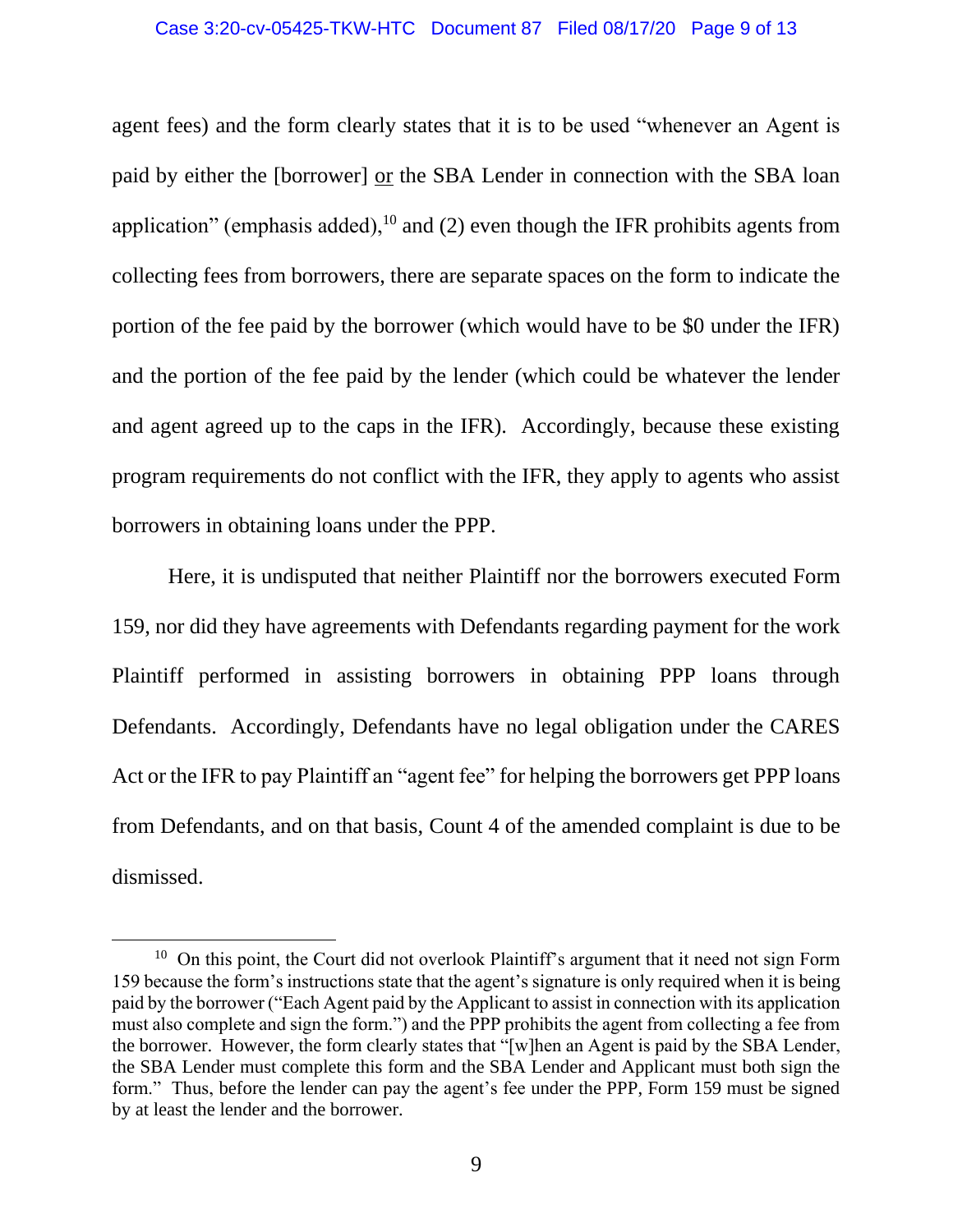The state law conversion claim in Count 3 is due to be dismissed for similar reasons. Under Florida law, "[t]he gist of a conversion [is] . . . the wrongful deprivation of a person of property to the possession of which he is entitled." *Star Fruit Co. v. Eagle Lake Growers, Inc.,* 33 So. 2d 858, 860 (Fla. 1948). Thus, to state a claim for conversion, "the plaintiff must have a present or immediate right of possession of the property in question." *United States v. Bailey*, 419 F.3d 1208, 1214 (11th Cir. 2005) (quoting *Page v. Matthews,* 386 So. 2d 815, 816 (Fla. 5th DCA 1980)). If the plaintiff has no right to the property in question, it has no conversion claim. Here, as explained above, Plaintiff had no legal right to any portion of the fee Defendants received from the SBA for making the loans to the borrowers assisted by Plaintiff. Accordingly, Count 3 is due to be dismissed.

The state law claims for unjust enrichment and contract implied in law in Counts 1 and 2 are duplicative<sup>11</sup> and fare no better than the other counts. To state a claim for unjust enrichment and/or contract implied in law, Plaintiff must allege "(1) plaintiff conferred a benefit upon the defendant, who has knowledge of that benefit; (2) defendant accepts and retains the conferred benefit; and (3) under the

<sup>&</sup>lt;sup>11</sup> Under Florida law, the elements for a claim for "unjust enrichment" or "contract implied in law" are the same. *See Commerce P'Ship 8098 Ltd. P'ship v. Equity Contr. Co.*, 695 So. 2d 383, 386 (Fla. 4th DCA 1997) (explaining that Florida courts have synonymously used a number of different terms, including "unjust enrichment," to describe the cause of action encompassed by a contract implied in law); *see also Resnick v. AvMed, Inc*., 693 F.3d 1317, 1325 n.2 (11th Cir. 2012) ("To the extent Plaintiffs allege a contract implied in law, such contracts must be pled in the same way as unjust enrichment claims.").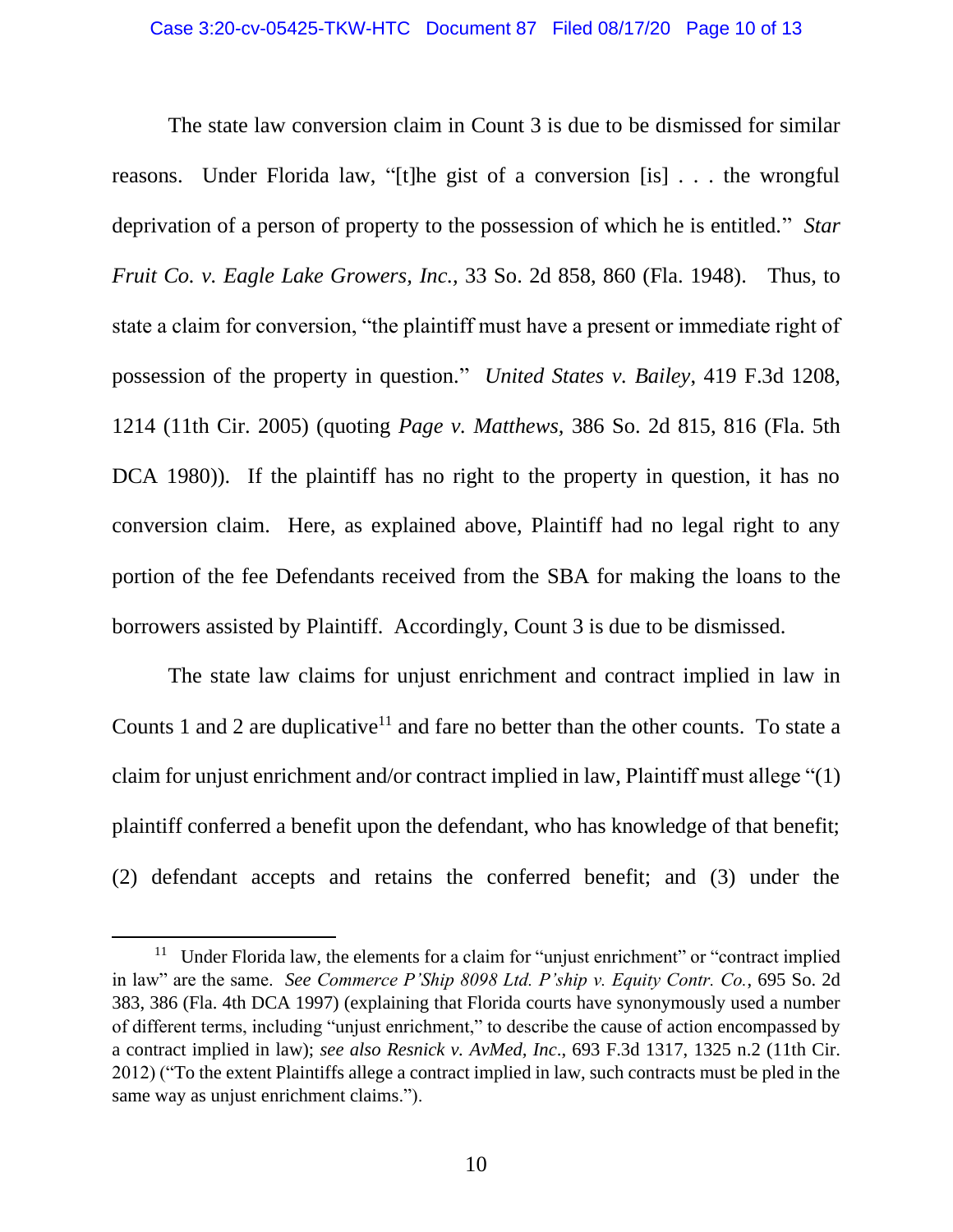circumstances, it would be inequitable for the defendant to retain the benefit without paying for it." *Vibo Corp. v. US Flue-Cured Tobacco Growers*, 762 F. App'x 703, 705 (11th Cir. 2019) (quoting *Fito v. Attorneys' Title Ins. Fund, Inc.,* 83 So. 3d 755, 758 (Fla. 3d DCA 2011)). To satisfy the first element, "the plaintiff must directly confer a benefit to the defendant." *Kopel v. Kopel*, 229 So. 3d 812, 818 (Fla. 2017) (citing *Peoples Nat'l Bank of Commerce v. First Union Nat'l Bank of Fla. N.A*., 667 So. 2d 876, 879 (Fla. 3d DCA 1996)) (emphasis added); *see also Virgilio v. Ryland Grp., Inc.,* 680 F.3d 1329, 1337 (11th Cir. 2012) (affirming dismissal of unjust enrichment claim under Florida law where benefit was indirect); *Century Senior Servs. V. Consumer Health Ben. Ass'n Inc.,* 770 F. Supp. 2d 1261, 1267 (S.D. Fla. 2011) ("A benefit that a defendant gains that does not come directly from the plaintiff does not give rise to a claim for unjust enrichment."); *Tilton v. Playboy Entm't Grp., Inc.,* 2007 WL 80858, at \*3 (M.D. Fla. Jan. 8, 2007) (explaining, the plaintiff's conferral of an indirect benefit upon the defendant is insufficient to support an unjust enrichment claim); *Am. Safety Ins. Serv., Inc. v. Griggs,* 959 So. 2d 322, 331-32 (Fla. 5th DCA 2007) (holding that conferral of a direct benefit is required).

Here, although Plaintiff's work on the borrowers' PPP loan applications directly benefitted the borrowers because it helped them get PPP loans, the benefit received by Defendants for making the loans to the borrowers (i.e., loan processing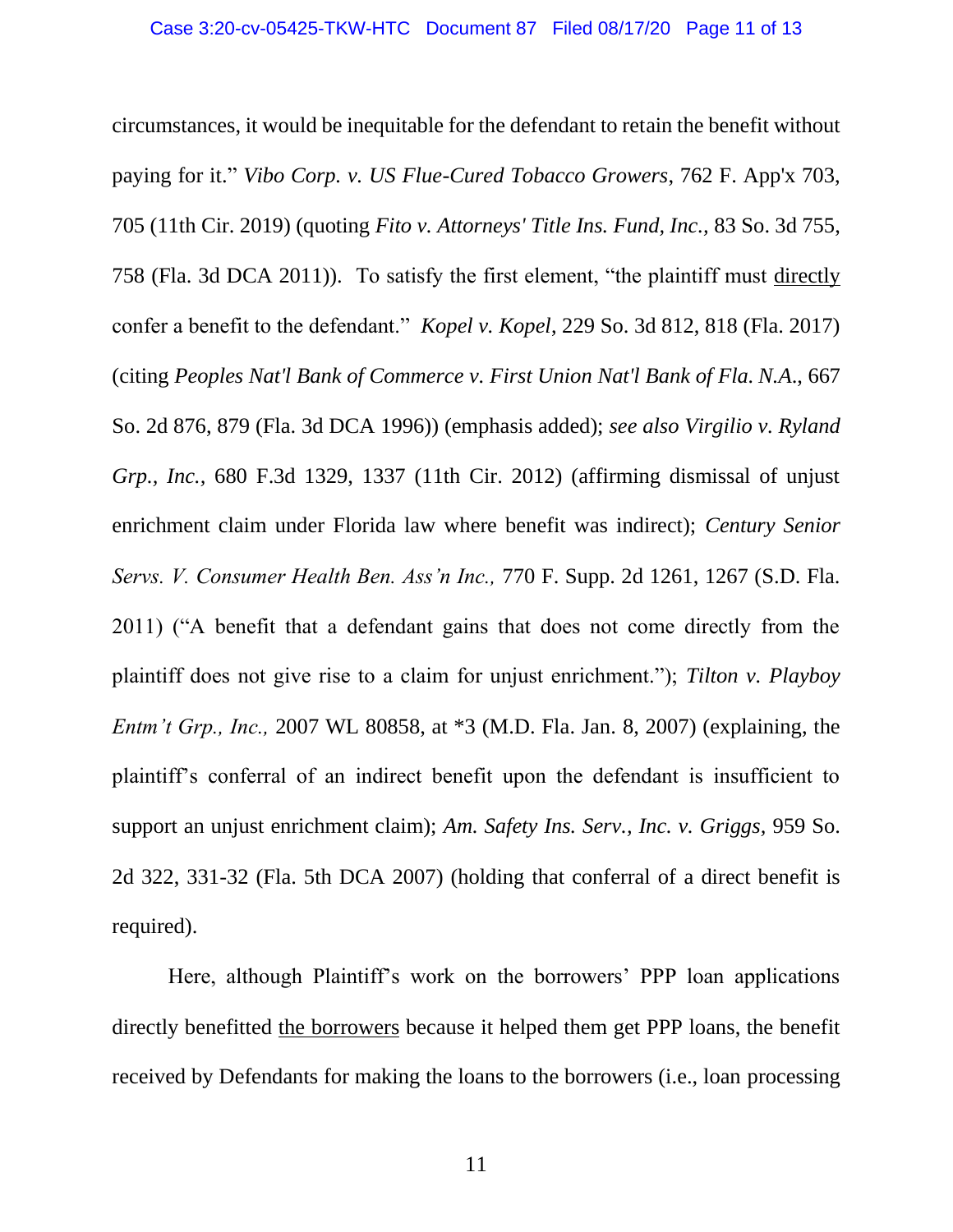fees from the SBA) was merely an incidental benefit of Plaintiff's work for the borrowers.<sup>12</sup> Thus, putting aside the question of whether each Defendant had the requisite knowledge of the benefit allegedly conferred on them by Plaintiff,<sup>13</sup> the Court finds that Plaintiff's indirect conferral of a benefit on Defendants is insufficient to satisfy the first element of a claim for unjust enrichment or contract implied in law against Defendants. Accordingly, Counts 1 and 2 are due to be dismissed.<sup>14</sup>

<sup>12</sup> The Court has not overlooked Plaintiff's argument that the benefit it conferred on Defendants was the time that Defendants did not need to spend pulling together information to complete the borrowers' loan applications. However, as the Court understands Plaintiff's claims, it is not suing to recover the value of that work (nor could it because the IFR caps the fee the agent can receive); rather, Plaintiff is only suing to recover what it considers to be its share of the fee Defendants received for making the loans, and no matter how you look at that, it is merely an incidental benefit of Plaintiff's work on behalf the borrowers.

<sup>&</sup>lt;sup>13</sup> Viewed in the light most favorable to Plaintiff, the amended complaint appears to sufficiently allege that three of the four defendants—ServisFirst, Synovus, and Truist—were aware of the work Plaintiff was doing to assist the borrowers in obtaining PPP loans because they communicated directly with Plaintiff about the loan applications. *See E & M Marine Corp. v. First Union Nat'l Bank,* 783 So. 2d 311, 312 (Fla. 3d DCA 2001) ("[A] party is liable for services rendered only when he requests the other party to perform the services or knowingly and voluntarily accepts their benefits.") (quoting *Coffee Pot Plaza P'ship v. Arrow Air Conditioning and Refrigeration, Inc.,* 412 So. 2d 883, 884 (Fla. 2d DCA 1982)). By contrast, the amended complaint does not allege that the other defendant, The First, had any communications with Plaintiff about its work on a borrower's loan application from which it could be inferred that The First knew that Plaintiff conferred a benefit on it by performing that work.

<sup>&</sup>lt;sup>14</sup> Even if these counts had survived Defendants' motions to dismiss (or could somehow be amended to state a claim), the Court does not see why Plaintiff would want to expend the resources necessary to pursue these claims in this forum because the claims involve less than \$5,000 and they are not likely to be found suitable for class action treatment. *See Vega v. T-Mobile, USA, Inc*., 564 F.3d 1256, 1274 (11th Cir. 2009) (explaining that unjust enrichment claims are not appropriate for class action treatment because "common questions will rarely, if ever, predominate an unjust enrichment claim, the resolution of which turns on individualized facts") (emphasis added).